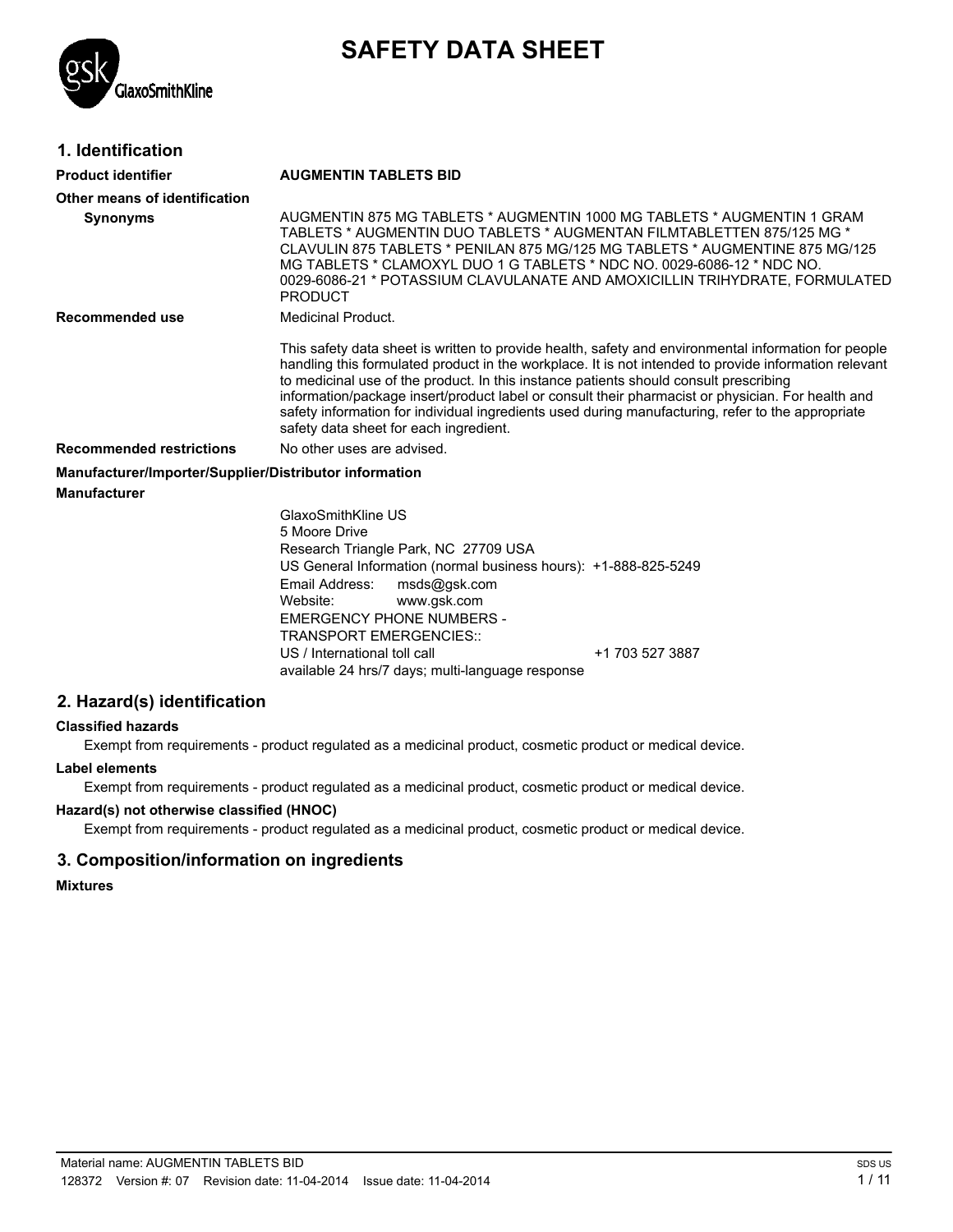| <b>Chemical name</b>                        | <b>Common name and synonyms</b>                                                                                                                                                                                                                                                                                                                                                                                                                                                                                                                                                                                                                                                                | <b>CAS number</b> | $\%$     |
|---------------------------------------------|------------------------------------------------------------------------------------------------------------------------------------------------------------------------------------------------------------------------------------------------------------------------------------------------------------------------------------------------------------------------------------------------------------------------------------------------------------------------------------------------------------------------------------------------------------------------------------------------------------------------------------------------------------------------------------------------|-------------------|----------|
| AMOXICILLIN TRIHYDRATE                      | (2S-(2ALPHA,5ALPHA,6BETA(S*)))-4-THIA-<br>1-AZABICYCLO(3. 2.0)HEPTANE-2-<br>CARBOXYLIC ACID.<br>6-((AMINO(4-HYDROXYPHENYL)ACETYL)<br>AMINO)-3,3-DIMETHYL-7-OXO-,<br><b>TRIHYDRATE *</b><br>(2S, 5R, 6R)-6-(R-(-)-2, AMINO-2-(P-HYDROX<br>YPHENYL) ACETAM IDO)-3,3-DIMETHYL<br>-7-OXO-4-THIA-1-AZABICYCLO(3.2.0)HEP<br>TANE-2-CARBOXYLIC ACID TRIHYDRATE<br>4-THIA-1-AZABICYCLO(3.2.0)HEPTANE-2-<br>CARBOXYLIC ACID, 6-((AMINO(4-<br>HYDROXYPHENYL)ACETYL)AMINO)-3,3-D<br>IMETHYL-7-OXO-, TRIHYDRATE, (2S-<br>(2ALPHA, 5ALPHA, 6BETA(S*)))-*<br>ALPHA-AMINO-P-HYDROXYBENZYLPENI<br>CILLIN TRIHYDRATE * AX 250 * BRL-2333 *<br>J1030 * RTECS XH8310000 * AMOXICILLIN<br>* AMOXYCILLIN TRIHYDRATE | 61336-70-7        | ~170     |
| <b>MICROCRYSTALLINE</b><br><b>CELLULOSE</b> | AVICEL PH MICROCRYSTALLINE<br>CELLULOSE * ALPHA-CELLULOSE *<br>AVICEL PH101 * AVICEL PH102 * AVICEL<br>PH103 * AVICEL PH105 * AVICEL PH112 *<br>AVICEL PH200 * CELLULOSE (8CI9CI) *<br>CELLULOSE CRYSTALLINE *<br>CELLULOSE, FOOD GRADE *<br>CRYSTALLINE CELLULOSE                                                                                                                                                                                                                                                                                                                                                                                                                             | 9004-34-6         | ~120     |
| POTASSIUM CLAVULANATE                       | POTASSIUM CLAVULANATE (STERILE) *<br>SKF-85472-Y * BRL-14151MM-F * ITEM<br><b>NUMBER 8104750</b>                                                                                                                                                                                                                                                                                                                                                                                                                                                                                                                                                                                               | 61177-45-5        | < 12     |
| SODIUM STARCH GLYCOLATE                     | STARCH, CARBOXYMETHYL ETHER,<br>SODIUM SALT * CARBOXYMETHYL<br>STARCH SODIUM SALT * EXPLOTAB *<br>SODIUM CARBOXYMETHYL STARCH *<br>SODIUM CM-STARCH * 738 (GW ACN) *<br>CARBOXYMETHYLSTÄRKE,<br>NATRIUMSALZ * SODIUM STARCH<br><b>GLYCOLATE</b>                                                                                                                                                                                                                                                                                                                                                                                                                                                | 9063-38-1         | 2.04     |
| <b>MAGNESIUM STEARATE</b>                   | STEARIC ACID, MAGNESIUM SALT *<br><b>MAGNESIUM DISTEARATE * DIBASIC</b><br><b>MAGNESIUM STEARATE * MAGNESIUM</b><br>DISTEARATE, PURE                                                                                                                                                                                                                                                                                                                                                                                                                                                                                                                                                           | 557-04-0          | $\leq$ 2 |
| SILICON DIOXIDE                             | SILICA * SILICA GEL * AMORPHOUS<br>SILICA * DIATOMACEOUS EARTH *<br>INFUSORIAL EARTH * CAB-O-SIL M-5                                                                                                                                                                                                                                                                                                                                                                                                                                                                                                                                                                                           | 7631-86-9         | < 1      |
|                                             |                                                                                                                                                                                                                                                                                                                                                                                                                                                                                                                                                                                                                                                                                                |                   | < 5      |

\*Designates that a specific chemical identity and/or percentage of composition has been withheld as a trade secret.

| 4. First-aid measures                                           |                                                                                                                                                                                                                                               |
|-----------------------------------------------------------------|-----------------------------------------------------------------------------------------------------------------------------------------------------------------------------------------------------------------------------------------------|
| <b>Inhalation</b>                                               | Move to fresh air. If breathing is difficult, trained personnel should give oxygen. Call a physician if<br>symptoms develop or persist. Under normal conditions of intended use, this material is not<br>expected to be an inhalation hazard. |
| <b>Skin contact</b>                                             | Immediately flush skin with plenty of water. Take off contaminated clothing and wash before reuse.<br>Get medical attention if symptoms occur.                                                                                                |
| Eye contact                                                     | Rinse thoroughly with plenty of water for at least 15 minutes and consult a physician.                                                                                                                                                        |
| Ingestion                                                       | If swallowed, rinse mouth with water (only if the person is conscious). If ingestion of a large<br>amount does occur, call a poison control center immediately. Do not induce vomiting without<br>advice from poison control center.          |
| <b>Most important</b><br>symptoms/effects, acute and<br>delayed | Accidental exposure or contact might produce: symptoms of hypersensitivity (such as skin rash,<br>hives, itching, and difficulty breathing) nausea, vomiting, diarrhoea, abdominal discomfort.                                                |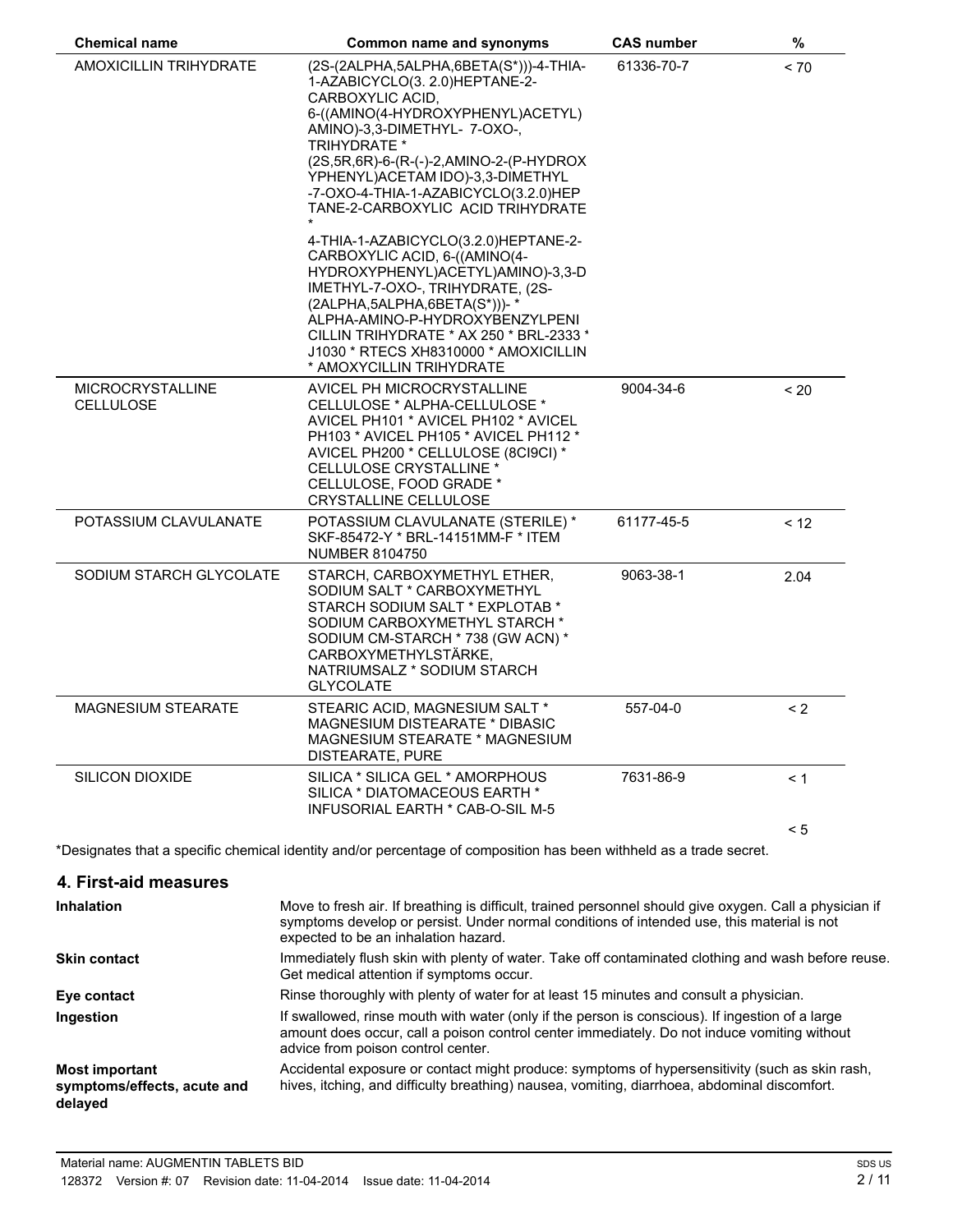| Indication of immediate<br>medical attention and special<br>treatment needed | No specific antidotes are recommended. Treat according to locally accepted protocols. For<br>additional quidance, refer to the current prescribing information or to the local poison control<br>information center.                   |
|------------------------------------------------------------------------------|----------------------------------------------------------------------------------------------------------------------------------------------------------------------------------------------------------------------------------------|
| <b>General information</b>                                                   | In the case of accident or if you feel unwell, seek medical advice immediately (show the label<br>where possible). Ensure that medical personnel are aware of the material(s) involved, and take<br>precautions to protect themselves. |
| 5. Fire-fighting measures                                                    |                                                                                                                                                                                                                                        |

| Suitable extinguishing media                                     | Water, Foam.                                                                                  |
|------------------------------------------------------------------|-----------------------------------------------------------------------------------------------|
| Unsuitable extinguishing<br>media                                | None known.                                                                                   |
| Specific hazards arising from<br>the chemical                    | During fire, gases hazardous to health may be formed.                                         |
| Special protective equipment<br>and precautions for firefighters | Self-contained breathing apparatus and full protective clothing must be worn in case of fire. |
| Fire fighting<br>equipment/instructions                          | Move containers from fire area if you can do so without risk.                                 |
| <b>Specific methods</b>                                          | Use standard firefighting procedures and consider the hazards of other involved materials.    |
| <b>General fire hazards</b>                                      | No unusual fire or explosion hazards noted.                                                   |

#### **6. Accidental release measures**

| <b>Personal precautions,</b><br>protective equipment and<br>emergency procedures | Keep unnecessary personnel away. Keep people away from and upwind of spill/leak. Keep out of<br>low areas. Do not touch damaged containers or spilled material unless wearing appropriate<br>protective clothing. For personal protection, see section 8 of the SDS. |
|----------------------------------------------------------------------------------|----------------------------------------------------------------------------------------------------------------------------------------------------------------------------------------------------------------------------------------------------------------------|
| Methods and materials for<br>containment and cleaning up                         | Stop the flow of material, if this is without risk. Prevent entry into waterways, sewer, basements or<br>confined areas. Following product recovery, flush area with water. For waste disposal, see section<br>13 of the SDS.                                        |
| <b>Environmental precautions</b>                                                 | Avoid discharge into drains, water courses or onto the ground.                                                                                                                                                                                                       |
| 7. Handling and storage                                                          |                                                                                                                                                                                                                                                                      |

Precautions for safe handling Avoid prolonged exposure. No special control measures required for the normal handling of this product. Avoid breaking or crushing tablets.

**Conditions for safe storage, including any incompatibilities** Store in original tightly closed container. Store away from incompatible materials (see Section 10 of the SDS).

#### **8. Exposure controls/personal protection**

#### **Occupational exposure limits GSK**

| <b>Components</b>                                                | <b>Type</b> | Value       | <b>Note</b>                             |
|------------------------------------------------------------------|-------------|-------------|-----------------------------------------|
| <b>AMOXICILLIN</b><br><b>TRIHYDRATE (CAS</b><br>61336-70-7)      | 15 MIN STEL | 100 mcg/m3  |                                         |
|                                                                  | <b>OHC</b>  | 3           | <b>RESPIRATORY</b><br><b>SENSITISER</b> |
|                                                                  |             | 3           | <b>SKIN SENSITISER</b>                  |
| <b>MAGNESIUM STEARATE</b><br>$(CAS 557-04-0)$                    | <b>OHC</b>  | 1           |                                         |
| <b>MICROCRYSTALLINE</b><br>CELLULOSE (CAS<br>$9004 - 34 - 6$     | <b>OHC</b>  | 1           |                                         |
| <b>POTASSIUM</b><br>CLAVULANATE (CAS<br>61177-45-5)              | 8 HR TWA    | 5000 mcg/m3 |                                         |
|                                                                  | <b>OHC</b>  | 1           |                                         |
| <b>SODIUM STARCH</b><br><b>GLYCOLATE (CAS</b><br>$9063 - 38 - 1$ | OHC         | 1           |                                         |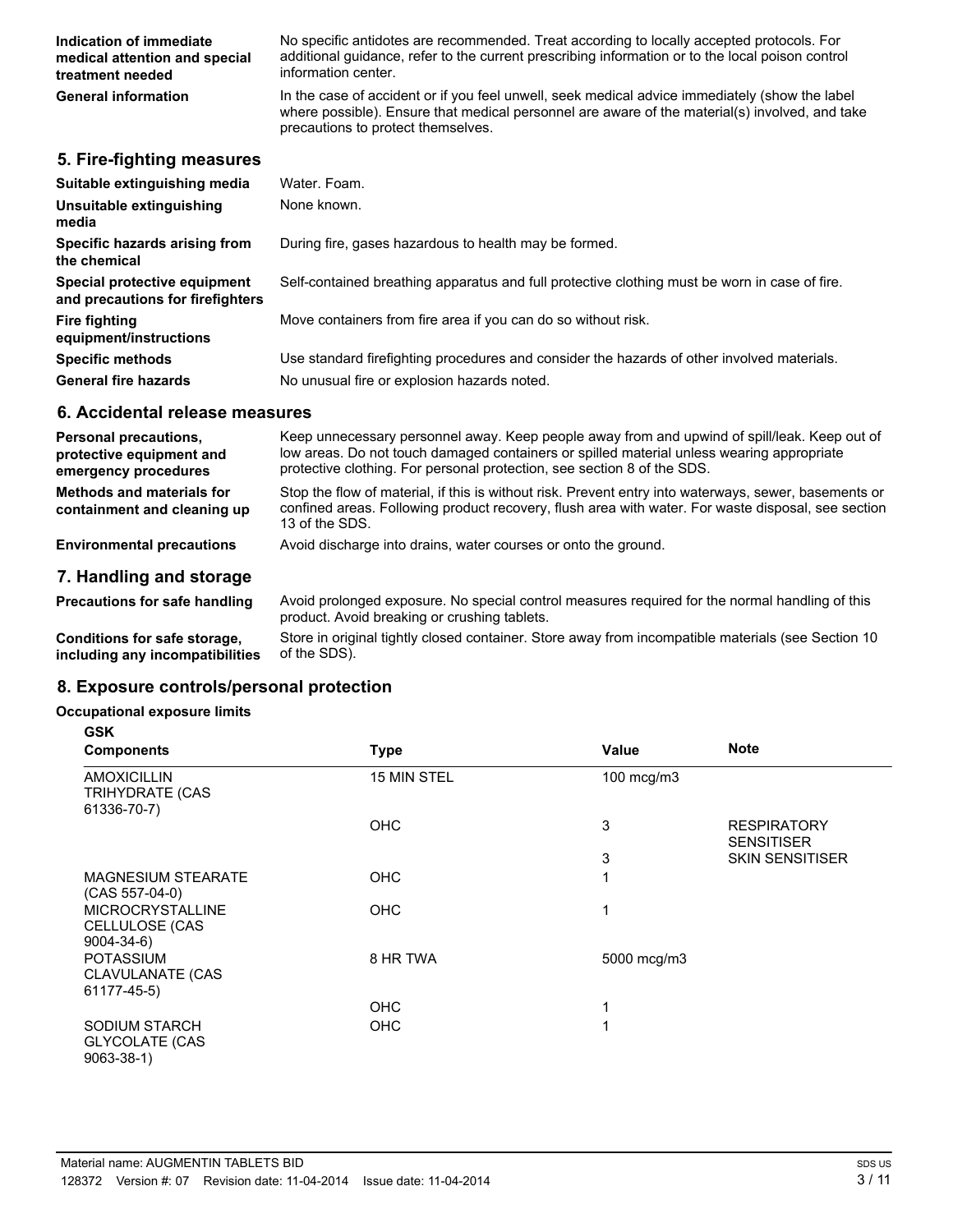| <b>Components</b>                                                | US. OSHA Table Z-1 Limits for Air Contaminants (29 CFR 1910.1000)<br><b>Type</b>                                                                                                                                                                                                                                                                      | <b>Value</b>      | Form                 |
|------------------------------------------------------------------|-------------------------------------------------------------------------------------------------------------------------------------------------------------------------------------------------------------------------------------------------------------------------------------------------------------------------------------------------------|-------------------|----------------------|
| <b>MICROCRYSTALLINE</b><br>CELLULOSE (CAS<br>$9004 - 34 - 6$     | <b>PEL</b>                                                                                                                                                                                                                                                                                                                                            | $5 \text{ mg/m}$  | Respirable fraction. |
|                                                                  |                                                                                                                                                                                                                                                                                                                                                       | $15 \text{ mg/m}$ | Total dust.          |
| US. OSHA Table Z-3 (29 CFR 1910.1000)<br><b>Components</b>       | <b>Type</b>                                                                                                                                                                                                                                                                                                                                           | <b>Value</b>      |                      |
| SILICON DIOXIDE (CAS                                             | <b>TWA</b>                                                                                                                                                                                                                                                                                                                                            | $0.8$ mg/m $3$    |                      |
| 7631-86-9)                                                       |                                                                                                                                                                                                                                                                                                                                                       |                   |                      |
|                                                                  |                                                                                                                                                                                                                                                                                                                                                       | 20 mppcf          |                      |
| US. ACGIH Threshold Limit Values                                 |                                                                                                                                                                                                                                                                                                                                                       |                   |                      |
| <b>Components</b>                                                | <b>Type</b>                                                                                                                                                                                                                                                                                                                                           | Value             |                      |
| <b>MAGNESIUM STEARATE</b><br>$(CAS 557-04-0)$                    | TWA                                                                                                                                                                                                                                                                                                                                                   | 10 mg/m3          |                      |
| <b>MICROCRYSTALLINE</b><br>CELLULOSE (CAS<br>$9004 - 34 - 6$     | TWA                                                                                                                                                                                                                                                                                                                                                   | 10 mg/m3          |                      |
| US. NIOSH: Pocket Guide to Chemical Hazards<br><b>Components</b> | <b>Type</b>                                                                                                                                                                                                                                                                                                                                           | <b>Value</b>      | Form                 |
| <b>MICROCRYSTALLINE</b><br>CELLULOSE (CAS<br>$9004 - 34 - 6$     | <b>TWA</b>                                                                                                                                                                                                                                                                                                                                            | $5 \text{ mg/m}$  | Respirable.          |
|                                                                  |                                                                                                                                                                                                                                                                                                                                                       | 10 mg/m3          | Total                |
| SILICON DIOXIDE (CAS<br>7631-86-9)                               | <b>TWA</b>                                                                                                                                                                                                                                                                                                                                            | $6$ mg/m $3$      |                      |
| <b>Biological limit values</b>                                   | No biological exposure limits noted for the ingredient(s).                                                                                                                                                                                                                                                                                            |                   |                      |
| <b>Exposure guidelines</b>                                       |                                                                                                                                                                                                                                                                                                                                                       |                   |                      |
| Appropriate engineering<br>controls                              | General ventilation normally adequate.                                                                                                                                                                                                                                                                                                                |                   |                      |
|                                                                  | Individual protection measures, such as personal protective equipment                                                                                                                                                                                                                                                                                 |                   |                      |
| <b>Eye/face protection</b>                                       | If contact is likely, safety glasses with side shields are recommended.                                                                                                                                                                                                                                                                               |                   |                      |
| <b>Skin protection</b>                                           |                                                                                                                                                                                                                                                                                                                                                       |                   |                      |
| <b>Hand protection</b>                                           | For prolonged or repeated skin contact use suitable protective gloves.                                                                                                                                                                                                                                                                                |                   |                      |
| <b>Other</b>                                                     | Wear suitable protective clothing as protection against splashing or contamination.                                                                                                                                                                                                                                                                   |                   |                      |
| <b>Respiratory protection</b>                                    | Use a NIOSH/MSHA approved respirator if there is a risk of exposure to dust/fume at levels<br>exceeding the exposure limits. No personal respiratory protective equipment normally required.                                                                                                                                                          |                   |                      |
| <b>Thermal hazards</b>                                           | Wear appropriate thermal protective clothing, when necessary.                                                                                                                                                                                                                                                                                         |                   |                      |
| <b>General hygiene</b><br>considerations                         | Always observe good personal hygiene measures, such as washing after handling the material<br>and before eating, drinking, and/or smoking. Routinely wash work clothing and protective<br>equipment to remove contaminants. For advice on suitable monitoring methods, seek guidance<br>from a qualified environment, health and safety professional. |                   |                      |
| 9. Physical and chemical properties                              |                                                                                                                                                                                                                                                                                                                                                       |                   |                      |
| Appearance                                                       |                                                                                                                                                                                                                                                                                                                                                       |                   |                      |

| <b>Physical state</b>                      | Solid.         |
|--------------------------------------------|----------------|
| Form                                       | Tablet.        |
| Color                                      | Not available. |
| Odor                                       | Not available. |
| Odor threshold                             | Not available. |
| рH                                         | Not available. |
| Melting point/freezing point               | Not available. |
| Initial boiling point and boiling<br>range | Not available. |
| <b>Flash point</b>                         | Not available. |
| <b>Evaporation rate</b>                    | Not available. |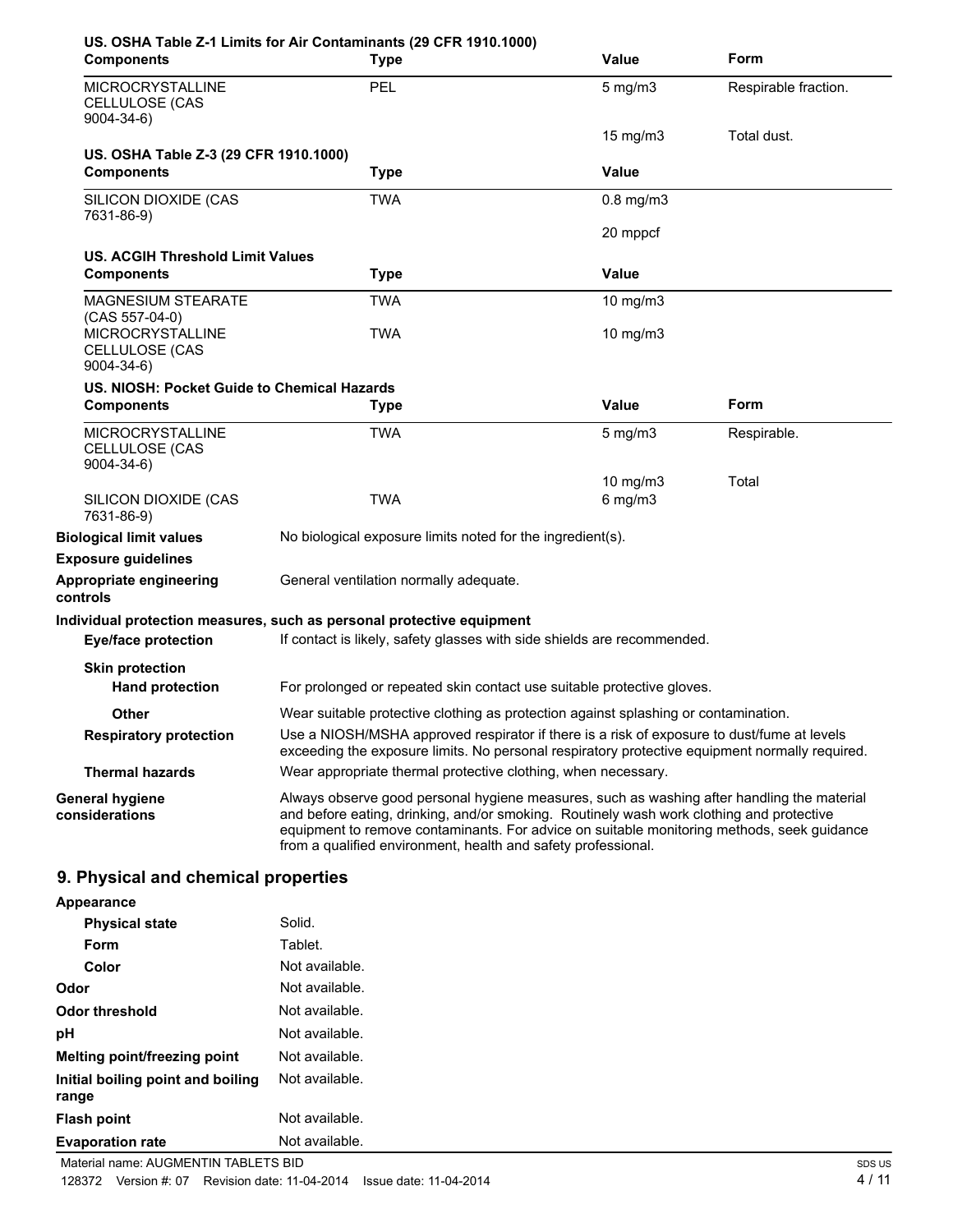| <b>Flammability (solid, gas)</b>                  | Not available. |
|---------------------------------------------------|----------------|
| Upper/lower flammability or explosive limits      |                |
| <b>Flammability limit - lower</b><br>(%)          | Not available. |
| <b>Flammability limit - upper</b><br>(%)          | Not available. |
| Explosive limit - lower (%)                       | Not available. |
| Explosive limit - upper (%)                       | Not available. |
| Vapor pressure                                    | Not available. |
| <b>Vapor density</b>                              | Not available. |
| <b>Relative density</b>                           | Not available. |
| Solubility(ies)                                   |                |
| Solubility (water)                                | Not available. |
| <b>Partition coefficient</b><br>(n-octanol/water) | Not available. |
| <b>Auto-ignition temperature</b>                  | Not available. |
| <b>Decomposition temperature</b>                  | Not available. |
| <b>Viscosity</b>                                  | Not available. |

## **10. Stability and reactivity**

| <b>Reactivity</b>                            | The product is stable and non-reactive under normal conditions of use, storage and transport. |  |  |
|----------------------------------------------|-----------------------------------------------------------------------------------------------|--|--|
| <b>Chemical stability</b>                    | Material is stable under normal conditions.                                                   |  |  |
| <b>Possibility of hazardous</b><br>reactions | No dangerous reaction known under conditions of normal use.                                   |  |  |
| <b>Conditions to avoid</b>                   | Contact with incompatible materials.                                                          |  |  |
| Incompatible materials                       | Strong oxidizing agents. Fluorine.                                                            |  |  |
| <b>Hazardous decomposition</b><br>products   | Irritating and/or toxic fumes and gases may be emitted upon the product's decomposition.      |  |  |

## **11. Toxicological information**

#### **Information on likely routes of exposure**

|                                                                                                                                                                                                | Under normal conditions of intended use, this material is not expected to be an inhalation hazard. |
|------------------------------------------------------------------------------------------------------------------------------------------------------------------------------------------------|----------------------------------------------------------------------------------------------------|
|                                                                                                                                                                                                |                                                                                                    |
|                                                                                                                                                                                                | Health injuries are not known or expected under normal use.                                        |
| Health injuries are not known or expected under normal use.                                                                                                                                    |                                                                                                    |
| Health injuries are not known or expected under normal use. Expected to be a low ingestion<br>hazard. However, ingestion is not likely to be a primary route of occupational exposure.         |                                                                                                    |
| Accidental exposure or contact might produce: symptoms of hypersensitivity (such as skin rash,<br>hives, itching, and difficulty breathing) nausea, vomiting, diarrhoea, abdominal discomfort. |                                                                                                    |
| Information on toxicological effects                                                                                                                                                           |                                                                                                    |
|                                                                                                                                                                                                | Expected to be a low hazard for usual industrial or commercial handling by trained personnel.      |
| <b>Species</b>                                                                                                                                                                                 | <b>Test Results</b>                                                                                |
| AMOXICILLIN TRIHYDRATE (CAS 61336-70-7)                                                                                                                                                        |                                                                                                    |
|                                                                                                                                                                                                |                                                                                                    |
|                                                                                                                                                                                                |                                                                                                    |
| Rat                                                                                                                                                                                            | > 2000 mg/kg                                                                                       |
|                                                                                                                                                                                                |                                                                                                    |

MAGNESIUM STEARATE (CAS 557-04-0)

# **Acute**

| Oral |     |
|------|-----|
| LD50 | Rat |

> 2000 mg/kg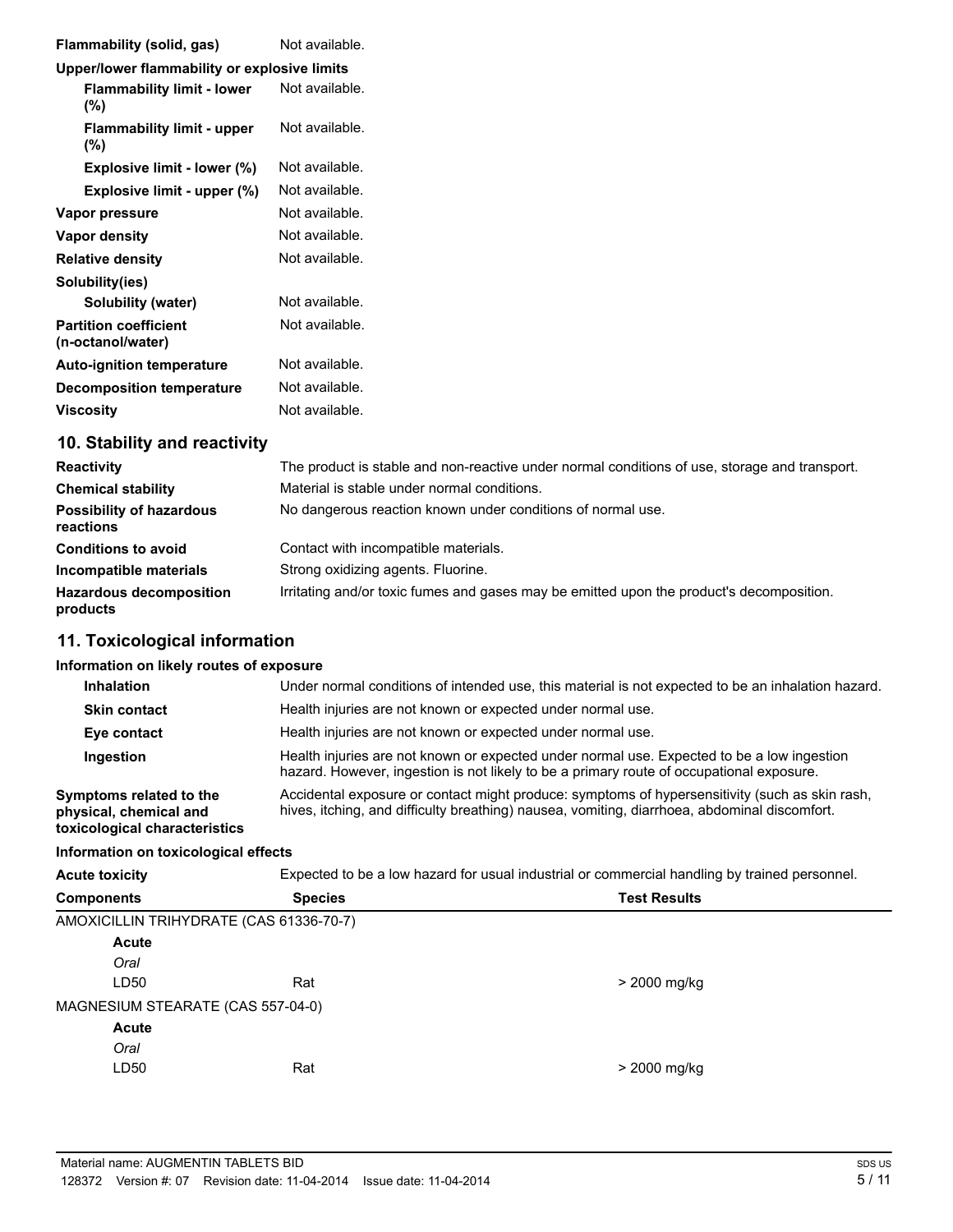| <b>Components</b>                                                      | <b>Species</b>                                                               | <b>Test Results</b>                                                                                                                                                        |  |  |
|------------------------------------------------------------------------|------------------------------------------------------------------------------|----------------------------------------------------------------------------------------------------------------------------------------------------------------------------|--|--|
| MICROCRYSTALLINE CELLULOSE (CAS 9004-34-6)                             |                                                                              |                                                                                                                                                                            |  |  |
| Acute                                                                  |                                                                              |                                                                                                                                                                            |  |  |
| Dermal                                                                 |                                                                              |                                                                                                                                                                            |  |  |
| LD50                                                                   | Rabbit                                                                       | > 2000 mg/kg                                                                                                                                                               |  |  |
| Oral                                                                   |                                                                              |                                                                                                                                                                            |  |  |
| LD <sub>50</sub>                                                       | Rat                                                                          | > 2000 mg/kg                                                                                                                                                               |  |  |
| POTASSIUM CLAVULANATE (CAS 61177-45-5)                                 |                                                                              |                                                                                                                                                                            |  |  |
| Acute                                                                  |                                                                              |                                                                                                                                                                            |  |  |
| Oral                                                                   |                                                                              |                                                                                                                                                                            |  |  |
| LD                                                                     | Rat                                                                          | > 5000 mg/kg                                                                                                                                                               |  |  |
|                                                                        | * Estimates for product may be based on additional component data not shown. |                                                                                                                                                                            |  |  |
| <b>Skin corrosion/irritation</b>                                       | Health injuries are not known or expected under normal use.                  |                                                                                                                                                                            |  |  |
| <b>Irritation Corrosion - Skin</b>                                     |                                                                              |                                                                                                                                                                            |  |  |
| <b>AMOXICILLIN TRIHYDRATE</b>                                          |                                                                              | Acute dermal irritation, Primary Irritation Index: 0<br>Result: Non-irritant<br>Species: Rabbit                                                                            |  |  |
| POTASSIUM CLAVULANATE                                                  |                                                                              | Acute dermal irritation; OECD 404<br>Result: Non-irritant                                                                                                                  |  |  |
| Irritation Corrosion - Skin: P.I.I. value<br><b>MAGNESIUM STEARATE</b> |                                                                              | 0                                                                                                                                                                          |  |  |
| Serious eye damage/eye<br><b>irritation</b>                            | under normal use.                                                            | Direct contact with eyes may cause temporary irritation. Health injuries are not known or expected                                                                         |  |  |
| Eye                                                                    |                                                                              |                                                                                                                                                                            |  |  |
| AMOXICILLIN TRIHYDRATE                                                 |                                                                              | Acute ocular irritation, Kay and Calandra score = 3;<br>maximum group mean score = $6.7$<br>Result: Minimal Irritant<br>Species: Rabbit                                    |  |  |
| POTASSIUM CLAVULANATE                                                  |                                                                              | Acute ocular irritation; OECD 405<br>Result: Non-Irritating                                                                                                                |  |  |
| Eye / Kay and Calandra class - Intact<br><b>MAGNESIUM STEARATE</b>     |                                                                              | 4<br>Recovery Period: 2 days                                                                                                                                               |  |  |
| Respiratory or skin sensitization                                      |                                                                              |                                                                                                                                                                            |  |  |
| <b>Respiratory sensitization</b>                                       |                                                                              | Under normal conditions of intended use, this material is not expected to be an inhalation hazard.                                                                         |  |  |
|                                                                        |                                                                              | May cause allergy or asthma symptoms or breathing difficulties if inhaled.                                                                                                 |  |  |
| <b>Skin sensitization</b>                                              | This product is not expected to cause skin sensitization.                    |                                                                                                                                                                            |  |  |
| <b>Sensitization</b>                                                   |                                                                              |                                                                                                                                                                            |  |  |
| <b>AMOXICILLIN TRIHYDRATE</b>                                          |                                                                              | Epidemiology<br>Result: Positive<br>Species: Human                                                                                                                         |  |  |
| POTASSIUM CLAVULANATE                                                  |                                                                              | Maximisation assay (Magnusson and Kligman), clavulanic<br>acid tested<br>Result: Negative<br>Species: Guinea pig<br><b>SAR</b><br>Result: No structural alerts identified. |  |  |
| Germ cell mutagenicity                                                 | mutagenic or genotoxic.                                                      | No data available to indicate product or any components present at greater than 0.1% are                                                                                   |  |  |
| <b>Mutagenicity</b>                                                    |                                                                              |                                                                                                                                                                            |  |  |
| POTASSIUM CLAVULANATE                                                  |                                                                              | Ames Assay, GLP assay; clavulanic acid tested<br>Result: Negative                                                                                                          |  |  |
| <b>AMOXICILLIN TRIHYDRATE</b>                                          |                                                                              | GreenScreen, amoxicillin sodium tested<br>Result: Negative                                                                                                                 |  |  |
| POTASSIUM CLAVULANATE                                                  |                                                                              | Micronucleus Assay, clavulanic acid tested<br>Result: Negative                                                                                                             |  |  |
| AMOXICILLIN TRIHYDRATE                                                 |                                                                              | Mouse Lymphoma Cell (L5178Y) Mutation Assay, GLP<br>assay; amoxicillin sodium tested<br>Result: Negative                                                                   |  |  |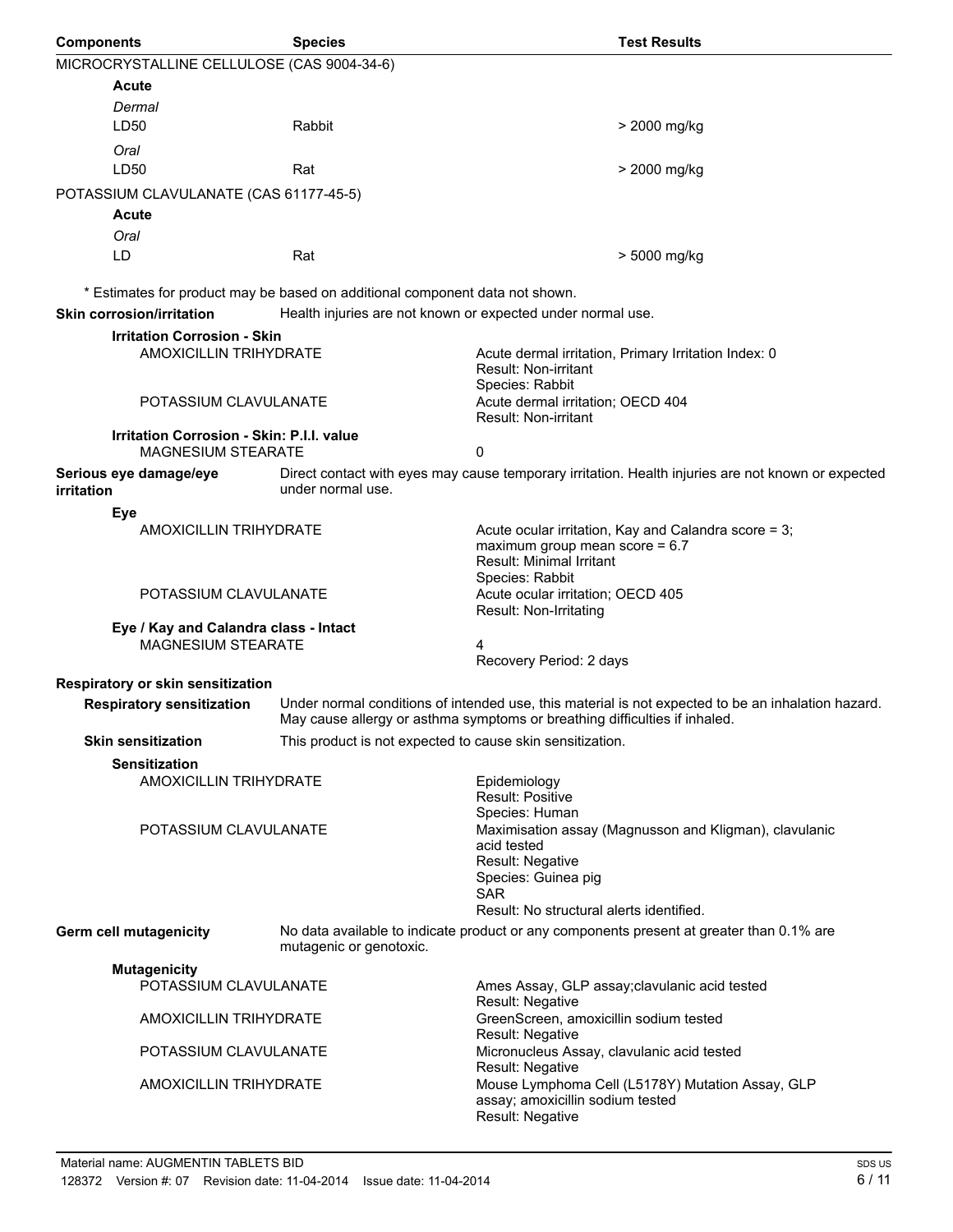| <b>Mutagenicity</b>                                                      |                                                                                                                 |                                                                                                                                                                                                                              |
|--------------------------------------------------------------------------|-----------------------------------------------------------------------------------------------------------------|------------------------------------------------------------------------------------------------------------------------------------------------------------------------------------------------------------------------------|
| POTASSIUM CLAVULANATE                                                    |                                                                                                                 | SAR, DEREK, Lhasa, UK<br>Result: No structural alerts identified.                                                                                                                                                            |
| Carcinogenicity<br>carcinogenicity to humans.                            |                                                                                                                 | Carcinogenic effects are not expected as a result of occupational exposure. Not classifiable as to                                                                                                                           |
| POTASSIUM CLAVULANATE                                                    |                                                                                                                 | SAR, DEREK, Lhasa, UK<br>Result: No structual alerts identified.                                                                                                                                                             |
| IARC Monographs. Overall Evaluation of Carcinogenicity                   |                                                                                                                 |                                                                                                                                                                                                                              |
| SILICON DIOXIDE (CAS 7631-86-9)<br>Not listed.                           | OSHA Specifically Regulated Substances (29 CFR 1910.1001-1050)                                                  | 3 Not classifiable as to carcinogenicity to humans.                                                                                                                                                                          |
| <b>Reproductive toxicity</b>                                             | Contains no ingredient listed as toxic to reproduction                                                          |                                                                                                                                                                                                                              |
| <b>Reproductivity</b>                                                    |                                                                                                                 |                                                                                                                                                                                                                              |
| POTASSIUM CLAVULANATE<br>AMOXICILLIN TRIHYDRATE<br>POTASSIUM CLAVULANATE |                                                                                                                 | Fertility (IV)<br>Result: Reproductive and developmental NOAEL 75<br>mg/kg/day<br>Species: Rat                                                                                                                               |
|                                                                          |                                                                                                                 | Fertility/foetal development, Rat and Mouse<br>Result: No effect                                                                                                                                                             |
|                                                                          |                                                                                                                 | Reproduction/Fertility Study (IV)<br>Result: Reproductive performance NOAEL 150 mg/kg/day<br>Species: Rabbit<br>Reproduction/Fertility Study (IV)<br>Result: Teratogenic and embryotoxic NOAEL 150 mg/kg/day<br>Species: Rat |
| Specific target organ toxicity -<br>single exposure                      | Not assigned.                                                                                                   |                                                                                                                                                                                                                              |
| Specific target organ toxicity -<br>repeated exposure                    | Not assigned.                                                                                                   |                                                                                                                                                                                                                              |
| <b>Aspiration hazard</b>                                                 | Not likely, due to the form of the product.                                                                     |                                                                                                                                                                                                                              |
| <b>Further information</b>                                               | Caution - Pharmaceutical agent. Occupational exposure to the substance or mixture may cause<br>adverse effects. |                                                                                                                                                                                                                              |

## **12. Ecological information**

**Ecotoxicity Not expected to be harmful to aquatic organisms.** 

| <b>Components</b>                       |             | <b>Species</b>                                  | <b>Test Results</b>               |
|-----------------------------------------|-------------|-------------------------------------------------|-----------------------------------|
| AMOXICILLIN TRIHYDRATE (CAS 61336-70-7) |             |                                                 |                                   |
| <b>Aquatic</b>                          |             |                                                 |                                   |
| Acute                                   |             |                                                 |                                   |
| Algae                                   | EC50        | Green algae (Selenastrum<br>capricornutum)      | 630 mg/l, 72 hours                |
|                                         | <b>NOEC</b> | Green algae (Selenastrum<br>capricornutum)      | 530 mg/l, 72 hours                |
| Crustacea                               | EC50        | Water flea (Daphnia magna)                      | > 2300 mg/l, 48 hours Static test |
|                                         | <b>NOEC</b> | Water flea (Daphnia magna)                      | 2300 mg/l, 48 hours Static test   |
| Fish                                    | EC50        | Bluegill sunfish (Adult Lepomis<br>macrochirus) | > 930 mg/l, 96 hours Static test  |
|                                         |             | Rainbow trout (Adult Oncorhyncus<br>mykiss)     | > 1000 mg/l, 96 hours Static test |
|                                         | <b>NOEC</b> | Bluegill sunfish (Adult Lepomis<br>macrochirus) | 930 mg/l, 96 hours Static test    |
|                                         |             | Rainbow trout (Adult Oncorhyncus<br>mykiss)     | 1000 mg/l, 96 hours Static test   |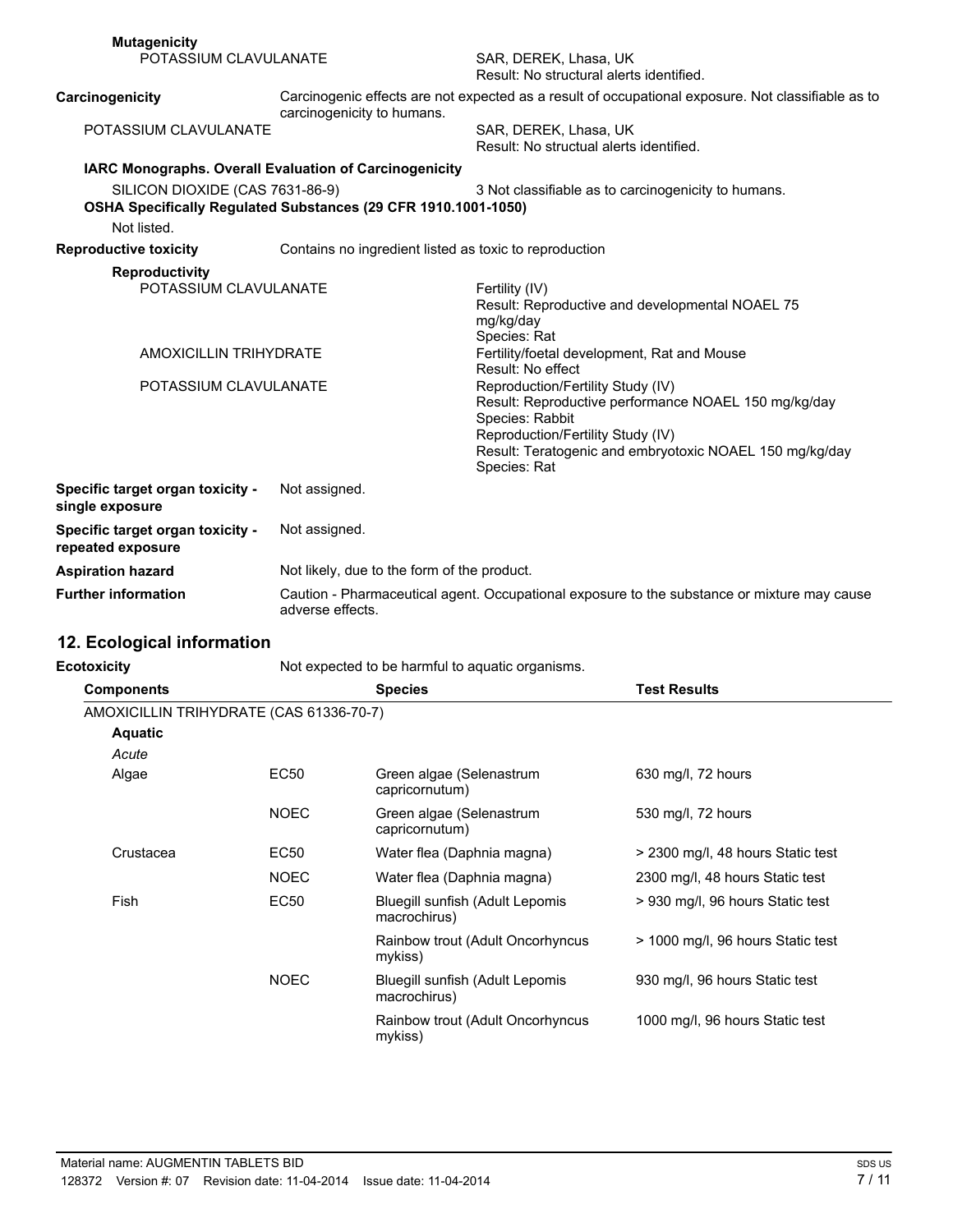|  | <b>Components</b>                      |             | <b>Species</b>                                                | <b>Test Results</b>                |
|--|----------------------------------------|-------------|---------------------------------------------------------------|------------------------------------|
|  | MAGNESIUM STEARATE (CAS 557-04-0)      |             |                                                               |                                    |
|  | <b>Aquatic</b>                         |             |                                                               |                                    |
|  | Acute                                  |             |                                                               |                                    |
|  | Fish                                   | EC50        | Orange-red killfish (Adult Oryzias<br>latipes)                | 130 mg/l, 96 hours                 |
|  | POTASSIUM CLAVULANATE (CAS 61177-45-5) |             |                                                               |                                    |
|  | <b>Aquatic</b>                         |             |                                                               |                                    |
|  | Acute                                  |             |                                                               |                                    |
|  | Algae                                  | EC50        | Green algae (Selenastrum<br>capricornutum)                    | 56 mg/L, 72 hours                  |
|  |                                        | <b>NOEC</b> | Green algae (Selenastrum<br>capricornutum)                    | 9.4 mg/L, 72 hours                 |
|  | Crustacea                              | EC50        | Water flea (Daphnia magna)                                    | 1610 mg/L, 48 hours Static test    |
|  |                                        | <b>NOEC</b> | Water flea (Daphnia magna)                                    | 530 mg/L, 48 hours Static test     |
|  | Fish                                   | <b>EC50</b> | Bluegill sunfish (Adult Lepomis<br>macrochirus)               | > 790 mg/L, 96 hours Static test   |
|  |                                        |             | Rainbow trout (Adult Oncorhyncus<br>mykiss)                   | > 960 mg/L, 96 hours Static test   |
|  |                                        | <b>NOEC</b> | Bluegill sunfish (Adult Lepomis<br>macrochirus)               | 790 mg/L, 96 hours Static test     |
|  |                                        |             | Rainbow trout (Adult Oncorhyncus<br>mykiss)                   | 960 mg/L, 96 hours Static test     |
|  | SILICON DIOXIDE (CAS 7631-86-9)        |             |                                                               |                                    |
|  | <b>Aquatic</b>                         |             |                                                               |                                    |
|  | Acute                                  |             |                                                               |                                    |
|  | Algae                                  | <b>EC50</b> | Green algae (Selenastrum<br>capricornutum)                    | 440 mg/l, 72 hours                 |
|  |                                        | <b>NOEC</b> | Green algae (Selenastrum<br>capricornutum)                    | 60 mg/l, 72 hours                  |
|  | Crustacea                              | EC50        | Water flea (Daphnia magna)                                    | > 10000 mg/l, 24 hours Static test |
|  | <b>Fish</b>                            | EC50        | Common carp (Juvenile Cyprinus carpio) > 10000 mg/l, 72 hours |                                    |
|  |                                        |             | Zebra fish (Adult Brachydanio rerio)                          | 5000 mg/l, 96 hours Static test    |
|  | <b>Microtox</b>                        | EC50        | Microtox                                                      | 8700 mg/l, 15 minutes              |
|  |                                        |             |                                                               |                                    |

\* Estimates for product may be based on additional component data not shown.

### **Persistence and degradability**

| <b>Photolysis</b>                                               |                                              |
|-----------------------------------------------------------------|----------------------------------------------|
| Half-life (Photolysis-atmospheric)<br><b>MAGNESIUM STEARATE</b> | 17 Hours Estimated                           |
| UV/visible spectrum wavelength                                  |                                              |
| <b>MAGNESIUM STEARATE</b>                                       | $210 \text{ nm}$                             |
| <b>Hydrolysis</b>                                               |                                              |
| Half-life (Hydrolysis-acidic)                                   |                                              |
| POTASSIUM CLAVULANATE                                           | 11.9 Hours Measured                          |
| Half-life (Hydrolysis-basic)                                    |                                              |
| POTASSIUM CLAVULANATE                                           | 9.92 Hours Measured                          |
| Half-life (Hydrolysis-neutral)                                  |                                              |
| AMOXICILLIN TRIHYDRATE                                          | 50 - 113 Days Measured                       |
| POTASSIUM CLAVULANATE                                           | 28.3 Hours Measured                          |
| <b>Biodegradability</b>                                         |                                              |
| Percent degradation (Aerobic biodegradation-inherent)           |                                              |
| AMOXICILLIN TRIHYDRATE                                          | 88 %, 28 days Zahn-Wellens, Activated sludge |
| <b>MAGNESIUM STEARATE</b>                                       | 77 %, 28 days BOD                            |
| POTASSIUM CLAVULANATE                                           | 90 %, 28 days Zahn-Wellens, Activated sludge |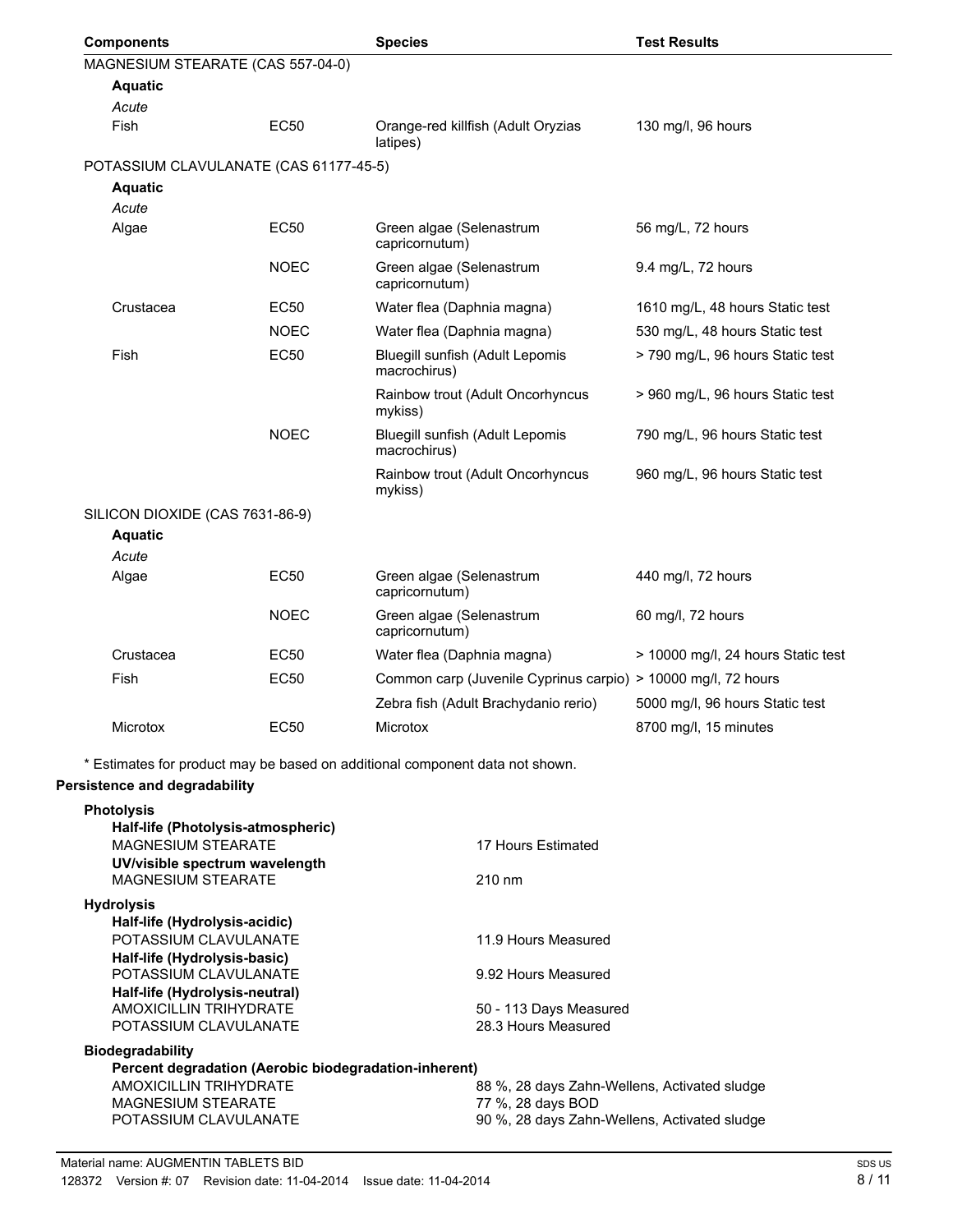| <b>Biodegradability</b><br><b>MAGNESIUM STEARATE</b>                                                                                                                             | Percent degradation (Aerobic biodegradation-soil)                                                                                                                                                                                                                             | 50 %, 13 days                                      |
|----------------------------------------------------------------------------------------------------------------------------------------------------------------------------------|-------------------------------------------------------------------------------------------------------------------------------------------------------------------------------------------------------------------------------------------------------------------------------|----------------------------------------------------|
| <b>Bioaccumulative potential</b>                                                                                                                                                 |                                                                                                                                                                                                                                                                               |                                                    |
| Partition coefficient n-octanol / water (log Kow)<br><b>AMOXICILLIN TRIHYDRATE</b><br>POTASSIUM CLAVULANATE<br><b>Bioconcentration factor (BCF)</b><br><b>MAGNESIUM STEARATE</b> |                                                                                                                                                                                                                                                                               | $-1.56$<br>$-5.8$ (Estimated).<br>> 9999 Estimated |
| <b>Mobility in soil</b>                                                                                                                                                          |                                                                                                                                                                                                                                                                               |                                                    |
| <b>Adsorption</b><br><b>AMOXICILLIN TRIHYDRATE</b><br>Soil/sediment sorption - log Koc<br><b>MAGNESIUM STEARATE</b><br><b>Mobility in general</b>                                | Sludge/biomass distribution coefficient - log Kd                                                                                                                                                                                                                              | -0.17 Estimated<br>5.86 Estimated                  |
| <b>Volatility</b><br>Henry's law<br><b>AMOXICILLIN TRIHYDRATE</b>                                                                                                                |                                                                                                                                                                                                                                                                               | 0 atm m^3/mol Calculated                           |
| Other adverse effects<br>Not available.                                                                                                                                          |                                                                                                                                                                                                                                                                               |                                                    |
| 13. Disposal considerations                                                                                                                                                      |                                                                                                                                                                                                                                                                               |                                                    |
| <b>Disposal instructions</b>                                                                                                                                                     | Collect and reclaim or dispose in sealed containers at licensed waste disposal site. Do not<br>discharge into drains, water courses or onto the ground. Dispose in accordance with all applicable<br>regulations.                                                             |                                                    |
| Local disposal regulations                                                                                                                                                       | Dispose in accordance with all applicable regulations.                                                                                                                                                                                                                        |                                                    |
| Hazardous waste code                                                                                                                                                             | The waste code should be assigned in discussion between the user, the producer and the waste<br>disposal company.                                                                                                                                                             |                                                    |
| Waste from residues / unused<br>products                                                                                                                                         | Dispose of in accordance with local regulations. Empty containers or liners may retain some<br>product residues. This material and its container must be disposed of in a safe manner (see:<br>Disposal instructions). Avoid discharge into water courses or onto the ground. |                                                    |

**Contaminated packaging** Empty containers should be taken to an approved waste handling site for recycling or disposal. Since emptied containers may retain product residue, follow label warnings even after container is emptied.

### **14. Transport information**

#### **DOT**

Not regulated as a dangerous good.

#### **IATA** Not regulated as dangerous goods.

**IMDG**

Not regulated as dangerous goods.

MARPOL Annex II applies to liquids used in a ship's operation that pose a threat to the marine environment. These materials may not be transported in bulk. **Transport in bulk according to Annex II of MARPOL 73/78 and the IBC Code**

### **15. Regulatory information**

#### **US federal regulations**

**TSCA Section 12(b) Export Notification (40 CFR 707, Subpt. D)** Not regulated. **CERCLA Hazardous Substance List (40 CFR 302.4)** Not listed. **SARA 304 Emergency release notification** Not regulated. **OSHA Specifically Regulated Substances (29 CFR 1910.1001-1050)** Not listed.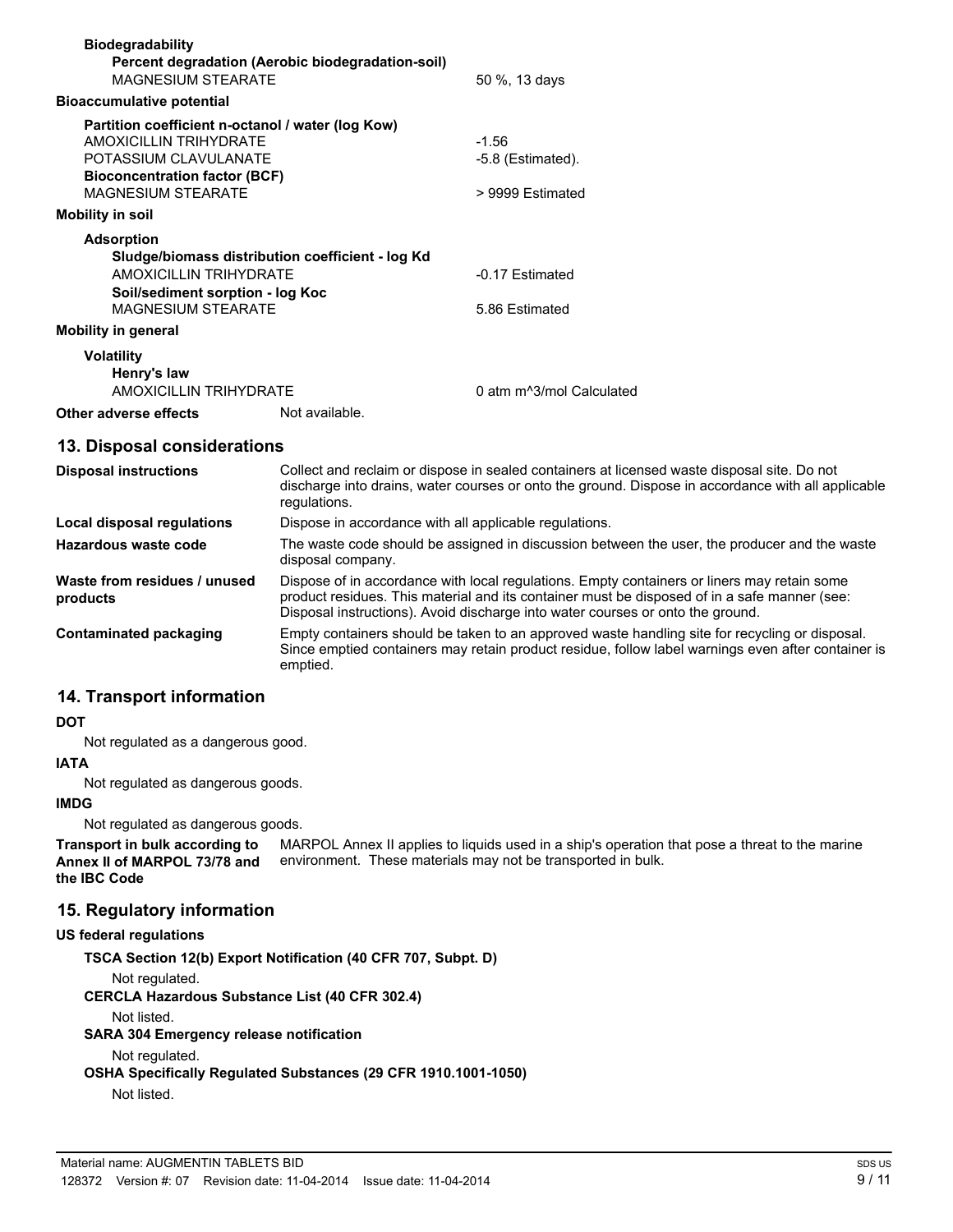#### **Superfund Amendments and Reauthorization Act of 1986 (SARA)**

| <b>Hazard categories</b> |  |
|--------------------------|--|

**Immediate Hazard - Yes** Delayed Hazard - Yes Fire Hazard - No Pressure Hazard - No Reactivity Hazard - No

#### **SARA 302 Extremely hazardous substance**

Not listed.

**SARA 311/312 Hazardous** No

**chemical**

**SARA 313 (TRI reporting)** Not regulated.

#### **Other federal regulations**

**Clean Air Act (CAA) Section 112 Hazardous Air Pollutants (HAPs) List**

Not regulated.

**Clean Air Act (CAA) Section 112(r) Accidental Release Prevention (40 CFR 68.130)**

Not regulated.

**Safe Drinking Water Act (SDWA)** Not regulated.

#### **US state regulations**

- **US. California Controlled Substances. CA Department of Justice (California Health and Safety Code Section 11100)** Not listed.
- **US. Massachusetts RTK Substance List** MICROCRYSTALLINE CELLULOSE (CAS 9004-34-6) SILICON DIOXIDE (CAS 7631-86-9)
- **US. New Jersey Worker and Community Right-to-Know Act** MICROCRYSTALLINE CELLULOSE (CAS 9004-34-6) SILICON DIOXIDE (CAS 7631-86-9)
- **US. Pennsylvania Worker and Community Right-to-Know Law** MICROCRYSTALLINE CELLULOSE (CAS 9004-34-6) SILICON DIOXIDE (CAS 7631-86-9)

#### **US. Rhode Island RTK**

Not regulated.

#### **US. California Proposition 65**

California Safe Drinking Water and Toxic Enforcement Act of 1986 (Proposition 65): This material is not known to contain any chemicals currently listed as carcinogens or reproductive toxins.

#### **International Inventories**

| Country(s) or region         | <b>Inventory name</b>                                                     | On inventory (yes/no)* |
|------------------------------|---------------------------------------------------------------------------|------------------------|
| Australia                    | Australian Inventory of Chemical Substances (AICS)                        | No.                    |
| Canada                       | Domestic Substances List (DSL)                                            | No.                    |
| Canada                       | Non-Domestic Substances List (NDSL)                                       | No.                    |
| China                        | Inventory of Existing Chemical Substances in China (IECSC)                | No.                    |
| Europe                       | European Inventory of Existing Commercial Chemical<br>Substances (EINECS) | No.                    |
| Europe                       | European List of Notified Chemical Substances (ELINCS)                    | No.                    |
| Japan                        | Inventory of Existing and New Chemical Substances (ENCS)                  | No.                    |
| Korea                        | Existing Chemicals List (ECL)                                             | <b>No</b>              |
| New Zealand                  | New Zealand Inventory                                                     | Yes                    |
| Philippines                  | Philippine Inventory of Chemicals and Chemical Substances<br>(PICCS)      | <b>No</b>              |
| Lleited Ctates & Duarte Dies | $Tavi2$ Cubetanese Control A of $(TCCA)$ Inventory                        | $N_{\alpha}$           |

United States & Puerto Rico Toxic Substances Control Act (TSCA) Inventory Noted The Noted Act (TSCA) Inventory

\*A "Yes" indicates that all components of this product comply with the inventory requirements administered by the governing country(s) A "No" indicates that one or more components of the product are not listed or exempt from listing on the inventory administered by the governing country(s).

### **16. Other information, including date of preparation or last revision**

**Issue date** 11-04-2014